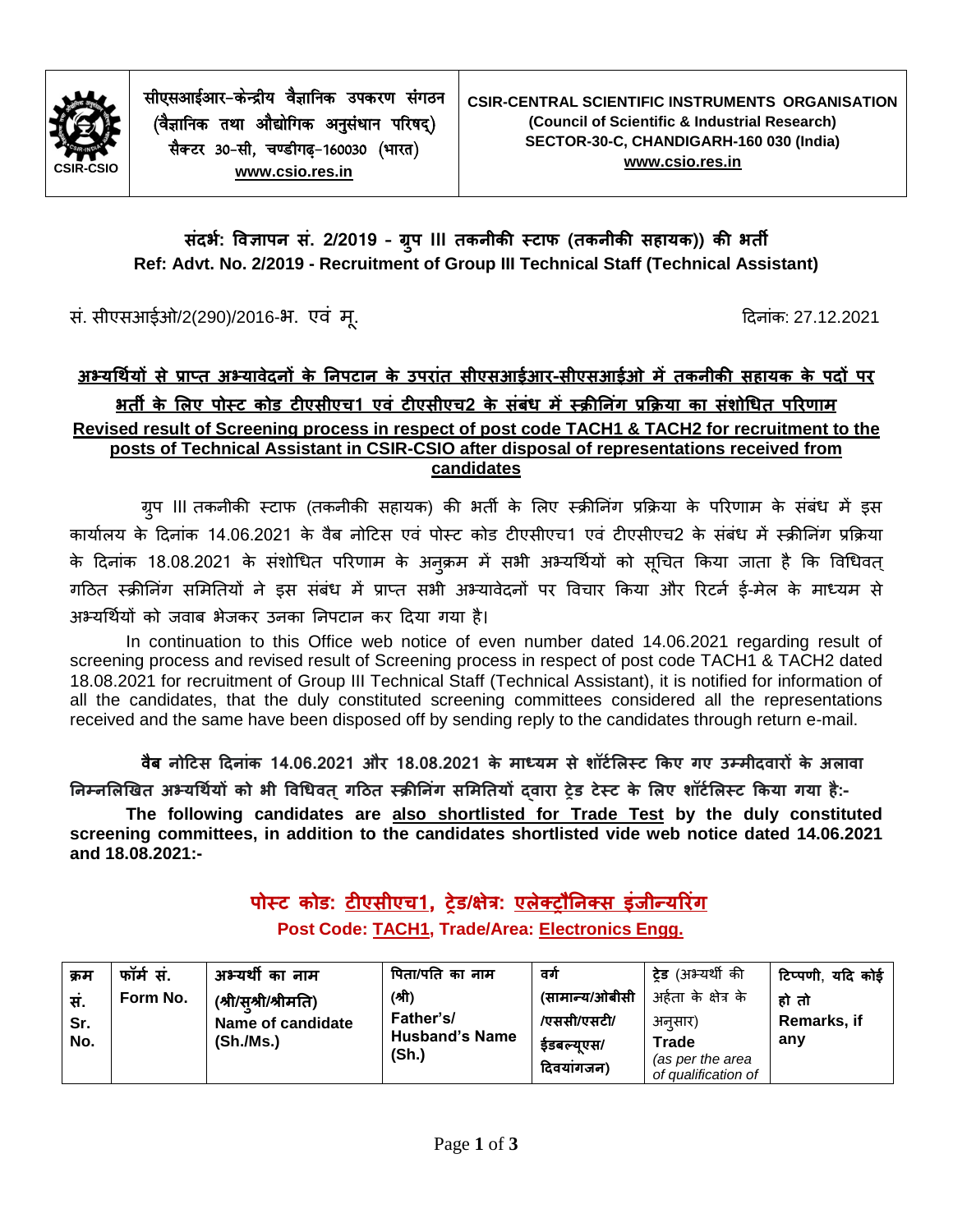|    |         |                                     |                                                          | Category<br>(Gen/OBC/<br><b>SC/ST/EWS/</b><br>PwBD) | the candidate)      |                                                                                                                                                                             |
|----|---------|-------------------------------------|----------------------------------------------------------|-----------------------------------------------------|---------------------|-----------------------------------------------------------------------------------------------------------------------------------------------------------------------------|
|    |         |                                     | 04 पद (ओबीसी के लिए आरक्षित) 04 posts (reserved for OBC) |                                                     |                     |                                                                                                                                                                             |
| 1. | 1805458 | <b>SANDESH KUMAR</b><br><b>SAHU</b> | <b>ANAND</b><br>PRAKASH SAHU                             | <b>OBC</b>                                          | Electronics<br>Engg | Shortlisted                                                                                                                                                                 |
| 2. | 1805716 | <b>MUKESH KUMAR</b><br><b>VERMA</b> | <b>RAJENDRA</b><br><b>PRASAD</b>                         | <b>OBC</b>                                          | Electronics         | Shortlisted,<br>subject to<br>production/<br>submission of<br><b>Experience</b><br><b>Certificate</b><br>and NOC<br>through e-<br>mail before<br>the date of<br>trade test. |

# **पोस्ट कोड: टीएसीएच2, ट्रेड/क्षेत्र: मेकै ननकि इंजीन्यररंग Post Code: TACH2, Trade/Area: Mechanical Engg.**

| क्रम<br>सं.<br>Sr.<br>No.                                | फॉर्म सं.<br>Form No. | अभ्यर्थी का नाम<br>(श्री/सुश्री/श्रीमति)<br>Name of candidate<br>(Sh./Ms.) | पिता/पति का नाम<br>(श्री)<br>Father's/<br><b>Husband's Name</b><br>(Sh.) | वर्ग<br>(सामान्य/ओबीसी<br>/एससी/एसटी/<br>ईडबल्यूएस/<br>दिवयांगजन)<br>Category<br>(Gen/OBC/<br><b>SC/ST/EWS/</b><br>PwBD) | <b>ट्रेड</b> (अभ्यर्थी की<br>अर्हता के क्षेत्र के<br>अनुसार)<br><b>Trade</b><br>(as per the area<br>of qualification of<br>the candidate) | टिप्पणी, यदि कोई<br>हो तो<br>Remarks, if<br>any                                                                                                           |  |  |
|----------------------------------------------------------|-----------------------|----------------------------------------------------------------------------|--------------------------------------------------------------------------|--------------------------------------------------------------------------------------------------------------------------|-------------------------------------------------------------------------------------------------------------------------------------------|-----------------------------------------------------------------------------------------------------------------------------------------------------------|--|--|
| 04 पद (ओबीसी के लिए आरक्षित) 04 posts (reserved for OBC) |                       |                                                                            |                                                                          |                                                                                                                          |                                                                                                                                           |                                                                                                                                                           |  |  |
| 1.                                                       | 1805789               | SANDEEP                                                                    | <b>VED PARKASH</b>                                                       | <b>OBC</b>                                                                                                               | Mechanical                                                                                                                                | Shortlisted,<br>subject to<br>production/<br>submission of<br>a proper full<br>certificate of<br>experience<br>from the<br>present<br>employer,<br>before |  |  |